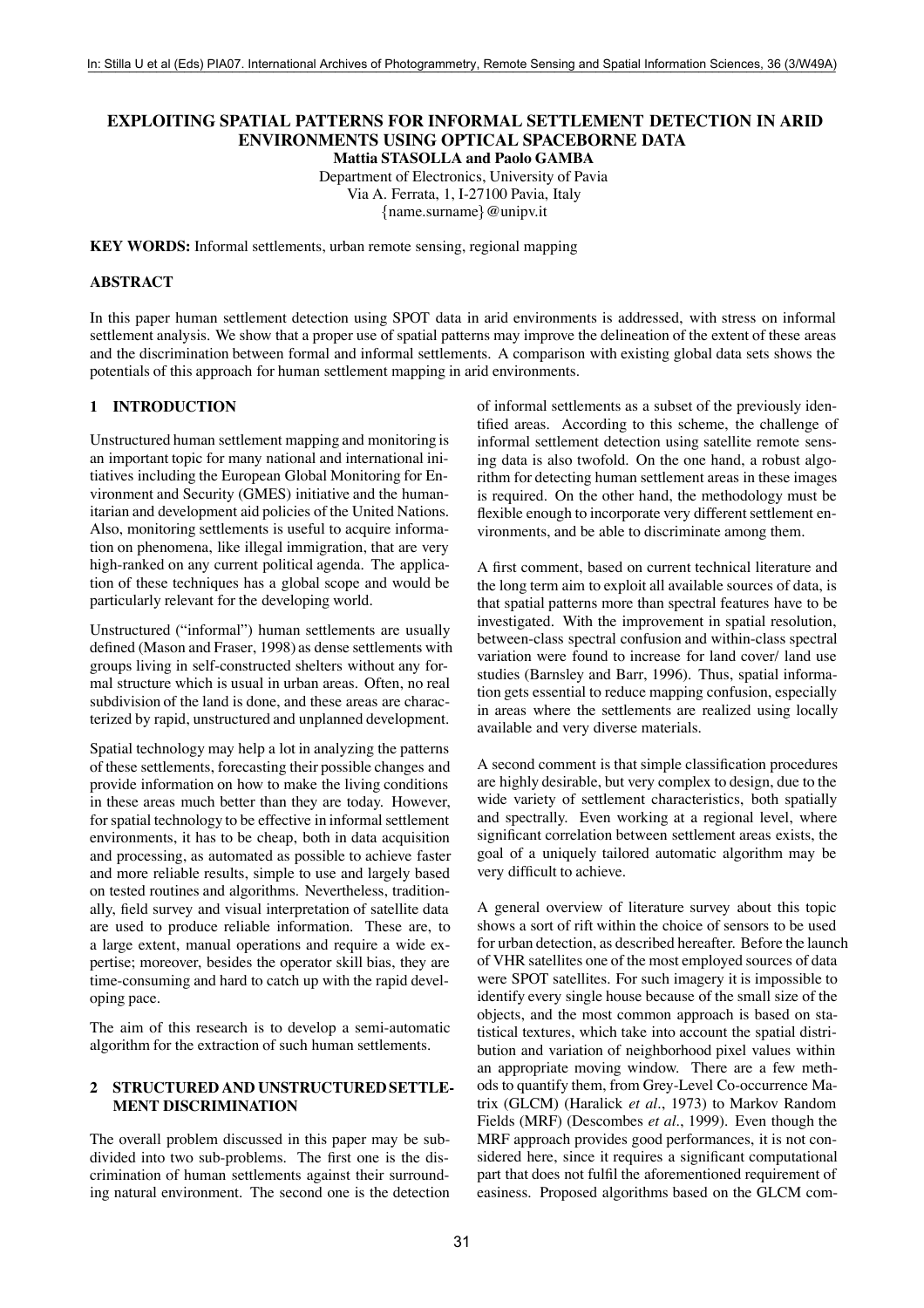putation cause instead other remarks. First of all, they basically focus on single locations (Zhang *et al.* (2001)-Shaban and Diksit (1999)), and thus they do not allow any generalization of the results. Moreover, they are based on supervised techniques,make use of very diverse texture sets, and lead to overall accuracies widely variable between 40% and 80%.

Since 2000, despite the launch of the fifth satellite of the family, SPOT spatial capabilities have been overshadowed by the availability of the aforesaid VHR sensors: in the urban analysis field, researchers are more interested in exploiting the sources that can theoretically lead to best performances. Some internationally funded projects are at the moment providing satellite data to extract suitable information about settlements from remotely sensed imagery. For example, informal settlement detection, such as the mapping of refugee camps, has been addressed within the *GMOSS* (Global Monitoring for Stability and Security) network. In the framework of this project the assessment of suitable indicators for refugee camp detection were computed by means of night-time sensors' data or VHR satellite imagery. Moreover, the European Union Joint Research Center carried out a comparison among four different methods (supervised and unsupervised classification, multi-resolutionsegmentation and morphological analysis) aiming at single tent detection in order to deduce the population of the Lukole camp, Tanzania (Giada *et al.*, 2003). For this task, methods based on interpretation by a human operator are practically not feasible because of the large number of tents, and computer-based techniques are the only alternative.

Nevertheless, it is worthwhile to consider that, in many cases, the full spatial resolution available from VHR sensors is not really required, and a trade-off among accuracies, tasks, easiness and generalization should be addressed.

### **3 ALGORITHM OVERVIEW**

An interesting technique developed for urban settlement detection and characterization in the past and applied mainly to satellite SAR data is based on a supervised neural network classification chain, with spectral and spatial analysis steps (Gamba and Dell'Acqua, 2003). Additionally, spatial analysis, according to previous comments, may be performed using textural features, possibly extracted using a locally adaptive window width (Gamba *et al.*, 2006).

In this work a simpler, but equally effective, methodology has been developed and tested for arid environments, with the aim of a better automatization of the process. The procedure is intended to a general purpose detection of settlements, therefore, besides the simplicity, it is fast and easily repeatable. In particular, the co-occurrence matrix textural features suggested by Haralick (Haralick *et al.*, 1973) form the basis for the analysis. On the one hand, they allow adopting an unsupervised approach (and thus to cope with the significant problems due to the lack of knowledge about most of the developing areas), but, on the other hand, they reduce the application fields of the system, since they



Figure 1: The urban test areas in Sudan considered in this work.

only permit a very poor (in terms of class number) landuse classifications of the images. Actually they allow to detect with high precision the boundaries and the extent of the settlements, both formal and informal; to some extent it is possible to separate this two classes, but just in case they present different building densities. In general this condition is verified, even if there are some cases where this density threshold is not clear-cut, for example in the city boundaries. Anyway, such a confusion in the results does not necessarily imply they are useless, since they give a first screening of the data and have an important role in assisting human experts.

The algorithm is modular, but sequential. The basic step the detection of the settlements - starts from the computation of the Grey Level Co-occurrence Matrix (GLCM) of the original SPOT-5 image - resized by a factor of 2 to reduce computational cost - with moving window  $21 \times 21$ and displacement vector (1,1). The choice of the moving window size (no considerations have been made upon the standard displacement) comes from the evaluations of the average dimensions of usual building blocks in many towns all over the world.

Among the eight most common co-occurrence features, *Homogeneity* is required. It belongs to the "contrast" group and it assigns high values to homogenous areas. In arid backgrounds, which are very uniform, it points the settlements out very efficiently.

This feature is then fed to an unsupervised classifier (*K-Means*) with a fixed number of output classes. This number is expected to range between 3 and 10, a good choice being 5. The crucial point is the merging of the output classes into the two macro-classes *City* and *Soil*, which represent the settlements and the background. The required knowledge about the test area for this merging operation is very scanty, especially in respect with the number of training points needed by supervised classifiers. In any case a good choice is to merge into the*City* category the first two classes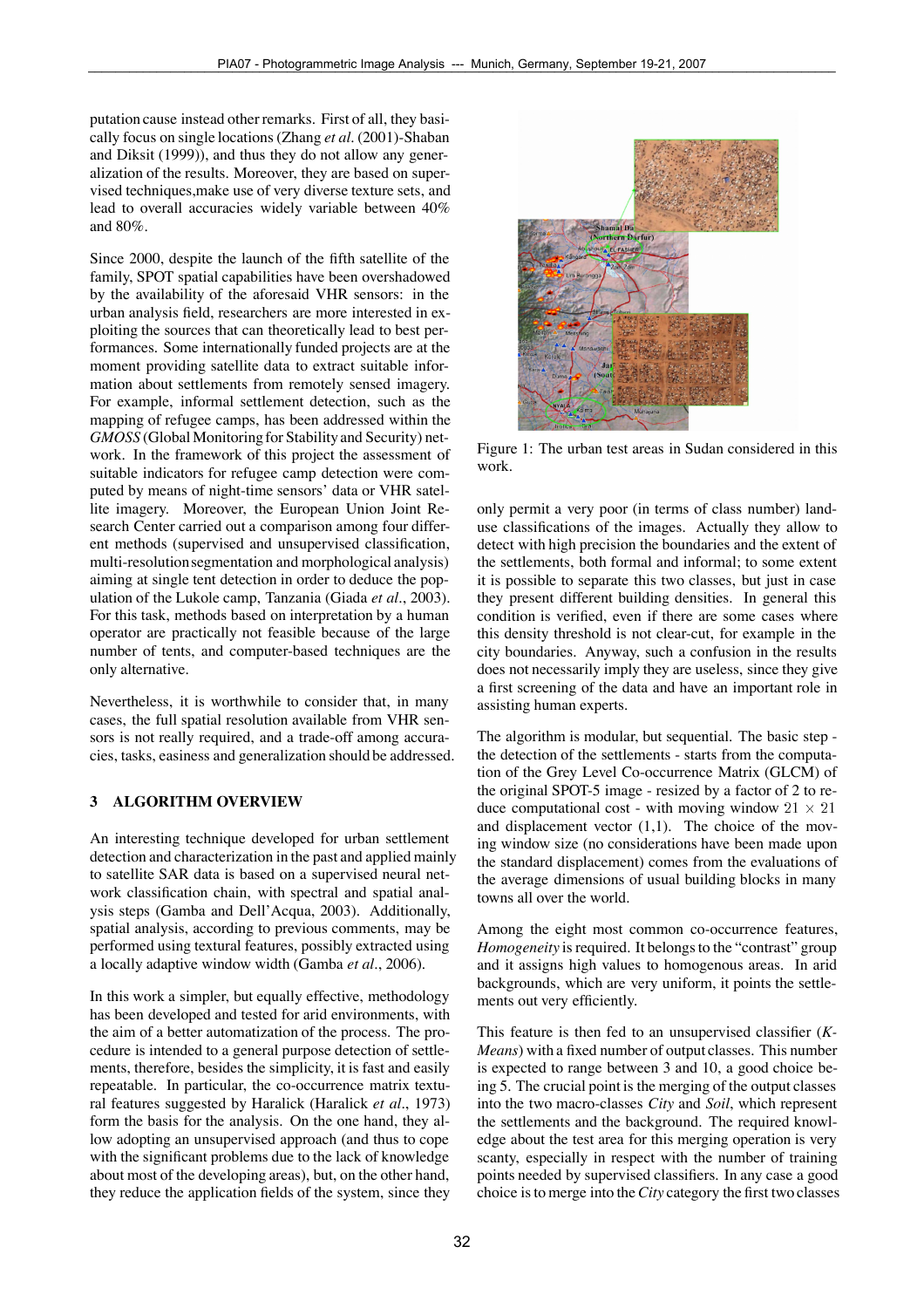found by the K-Means algorithm, if the order is defined by increasing values of class centroids.

The second step of the algorithm tries and discriminates the city core from the refugee camp. Since the scale and the resolution do not allow to detect the single building (or tent), the only way for this purpose is to find differences in the texture properties of building agglomerations. From a theoretical point of view, buildings - in the common sense of the word - and tents or shacks have different geometrical properties and texture features. Actually, at this resolution, they are not properly defined, thus there is an objective difficulty in finding selection criteria. To this aim, the algorithm exploits one more feature, computed using the same parameters as before: *Variance*. Variance measures the dispersion of the values around the mean,and is useful since, in general, the impact of the camp on the environment is lower than the town. This implies that variations around the mean of the camp are not significant, and it appears darker than the city, which is more heterogenous. By classifying this feature using once again the *K-Means* algorithm it is possible to extract the informal settlement position.

# **4 EXPERIMENTAL RESULTS**

The proposed procedure was evaluated using a test set composed by panchromatic SPOT-5 images of informal human settlements areas. The test sites are the towns of Al-Fashir and Nyala, respectively the capitals of Northern and Southern Darfur, Sudan, Africa (see Fig. 1). As a result of the war situation in that region since 2003, vast tent camps has been organized to accommodate thousands of refugees. The Abu Shok camp is located North-West from Al-Fashir, and its development is still occurring. Similarly, the refugee camp of Intifida is located East of Nyala, far away from the town center.

A visual analysis of the data sample in Fig. 2(a) shows that there is confusion among the materials of the human settlements (both formal and informal) and the surrounding natural environment. Therefore, it confirms that pixel values might not be enough to detect urban areas, let alone to efficiently discriminate more structured urban areas from informal settlements. As proposed in the previous section, more refined results may come from an analysis including spatial relationships between intensity values.

In the Al Fashir area the data set consists of two panchromatic SPOT-5 images with 2.5 m spatial resolution that were acquired on November 14, 2004 and April 7, 2005.

Results presented in Table 1 show that both images can be used to detect human settlements with very high precision, over 90%, fully exploiting arid background, with completely different pattern than the populated area.

Even with worse results, the obtained map would be at present the best chart available for such territories, as shown in Fig. 2(c) and (d), which depicts the existing maps of the



Figure 2: Al Fashir: (a) SPOT image, (b) classification results (green = camp, red = city, yellow = desert), to be compared with Africover (c) and GRUMP (d) maps, as well as the manually extracted ground truth in (e).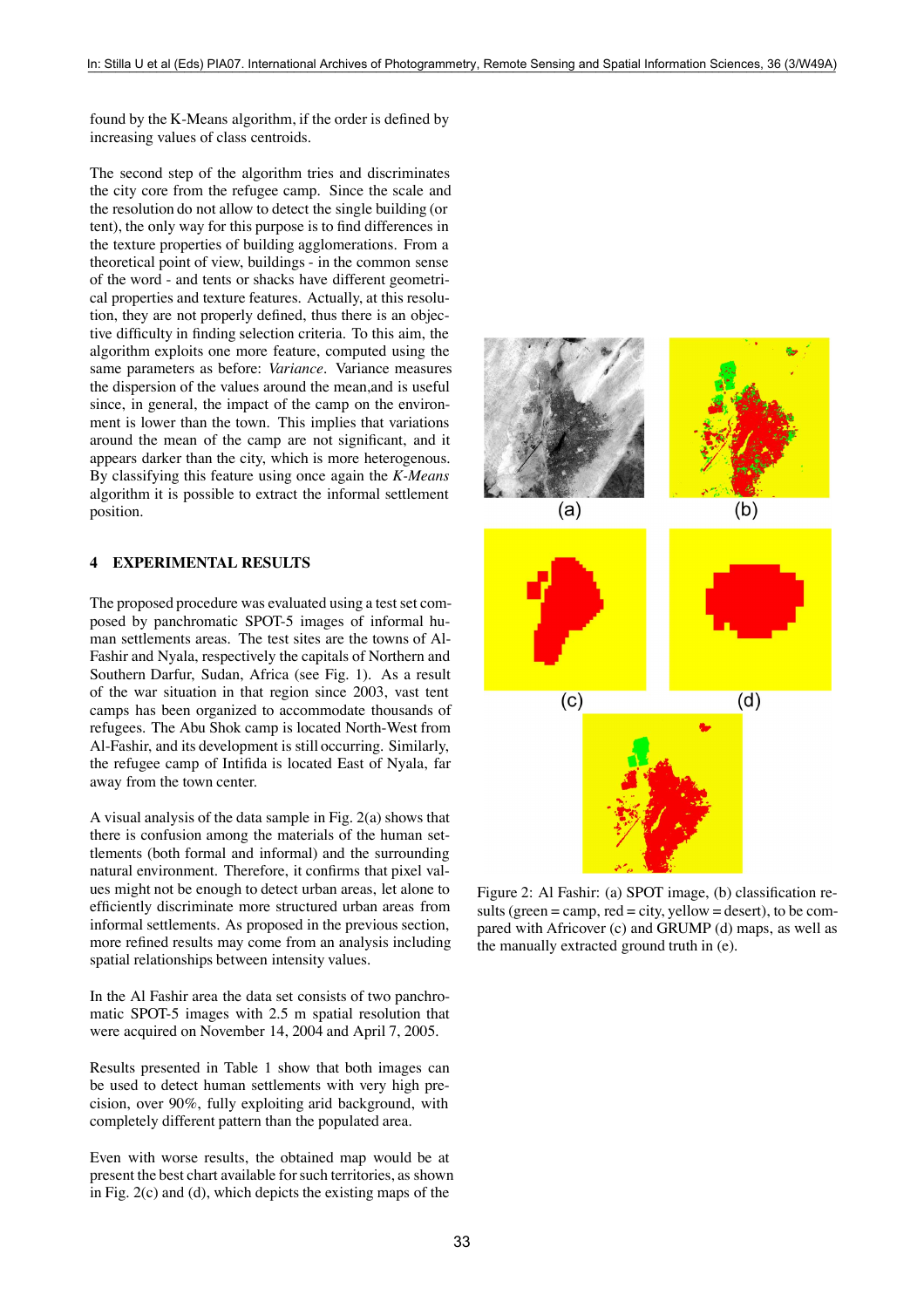| $\overline{K=0.90}$ | City    | Soil    |
|---------------------|---------|---------|
| 91.65%              | 1195580 | 108951  |
| 98.08%              | 95035   | 4850434 |
| 96.73%              | 92.64%  | 97.80%  |
|                     |         |         |
| $K=0.97$            | City    | Soil    |
| 95.43%              | 1290284 | 61793   |
| 99.99%              | 331     | 4897592 |

Table 1: Confusion matrices for the two SPOT images of Al Fashir (2 classes), using the manually extracted GT.

| $K=0.87$            | City    | Soil    | $\overline{C}$ amp |
|---------------------|---------|---------|--------------------|
| 92.82%              | 1064235 | 72814   | 9452               |
| 98.08%              | 74114   | 4850416 | 20939              |
| 47.37%              | 47046   | 36133   | 74851              |
| 95.83%              | 89.78%  | 97.80%  | 71.12%             |
|                     |         |         |                    |
|                     |         |         |                    |
| $\overline{K=0.87}$ | City    | Soil    | Camp               |
| 97.64%              | 991209  | 13483   | 10504              |
| 99.99%              | 309     | 4897592 | 22                 |
| 28.12%              | 193877  | 48288   | 94716              |

Table 2: Confusion matrices for the two SPOT images of Al Fashir (3 classes), using the manually extracted GT.

city obtained from global and regional databases, Africover and GRUMP (Global Rural-Urban Mapping Project).

After detecting the settlement position, the algorithm tries and identifies different building densities (Fig. 2b). The quantitative evaluation in Table 2 shows that, as before, the classifier suffers the intrinsic confusion between shacks and outskirts, and there is a high commission error for the *Camp* class.

As for the Nyala area a second data set was employed: a panchromatic SPOT-5 image and a Quickbird image. The main difference with the first data set consists in the presence of more arid land vegetation. Unfortunately, shrubs have the similar texture properties than settlements at SPOT spatial resolution, leading to a significant mix-up even in case of two classes. The numerical evaluations of the confusion matrix in the upper part of Table 3 confirms the high commission error for the *City* class. As the first algorithm step is not effective, also the Formal/Informal discrimination cannot give useful outcomes. Lower part of Table 3 indeed reports an overall accuracy of 72% and a very low *K* index.

The first comment relates to the fact that the only available input was a panchromatic SPOT image: spatial resolution is high but, conversely, spectral information is poor. Besides ancillary data like GIS data and cadastral maps, a basic way to improve detection results would be more spectral information. Unfortunately, the only multi-spectral available data was a Quickbird pan-sharpened image that was acquired one year before and does not cover the exact zone (see Fig. 3a). Anyway, since refinement procedure described afterwards is very general, it is possible to process the QB image and then extend the results to the SPOT

| $K=0.40$ | City   | Soil    |        |
|----------|--------|---------|--------|
| 36.84%   | 759676 | 1302505 |        |
| 97.55%   | 102699 | 4092982 |        |
| 77.54%   | 88.09% | 75.86%  |        |
| $K=0.32$ | City   | Soil    | Camp   |
| 36.32%   | 382299 | 661907  | 8372   |
| 97.55%   | 55821  | 4092982 | 46878  |
| 8.48%    | 283354 | 640598  | 85651  |
| 72.88%   | 52.99% | 75.86%  | 60.79% |

Table 3: Confusion matrices for SPOT data of Nyala, with two or three classes, using the manually extracted GT.

| $K=0.55$            | City   | Soil    |
|---------------------|--------|---------|
| 52.97%              | 353481 | 313895  |
| 96.57%              | 45710  | 1286914 |
| 82.01%              | 88.55% | 80.39%  |
|                     |        |         |
|                     |        |         |
| $\overline{K=0.66}$ | City   | Soil    |
| 64.32%              | 347753 | 192939  |
| 96.48%              | 51438  | 1407870 |

Table 4: Confusion matrices for Quickbird data of Nyala without and with NDVI masking.

data. Basically, the trick is to mask the vegetation pixels within the original scene, first evaluating the NDVI index, then removing noise blobs (in our case those with area less then 100 pixels) and finally computing the *Homogeneity*. The further testing data set results are depicted in Fig. 3(b) and (c): the refugee camp is not included and the whole city has been captured. Confusion matrix In Table 4 shows the results after the original processing scheme, and (lower part) after the masking procedure. With respect to the previous case, overall accuracy is better, since the considered scene contains less textural zones that can lead to confusion in the final classification. In any case, the purpose of this section is to evaluate the quality of the refinements: the percentage comparison points out an effective improvement of the accuracy and the *K* coefficient, that approaches the typical quality gauge of 0.7.

### **5 CONCLUSIONS**

In this paper we proposed a semi-automatic procedure to detect settlements in arid environments exploiting spatial patterns.

The results of this work show that panchromatic information by the sensors mounted on SPOT satellites are not immediately suited for our aim. The introduction of textures, however, considerably improves results, especially in differentiating settlements from arid areas. The main shown drawback is the confusion in classification between the patterns of groups of buildings and shrubs and/or rock aggregate ones. A first attempt to avoid this problem has been addressed, lacking SPOT multi-spectral information, by means of a Quickbird pansharpened image. More tests on SPOT imagery must be carried out to confirm the achieved improvements.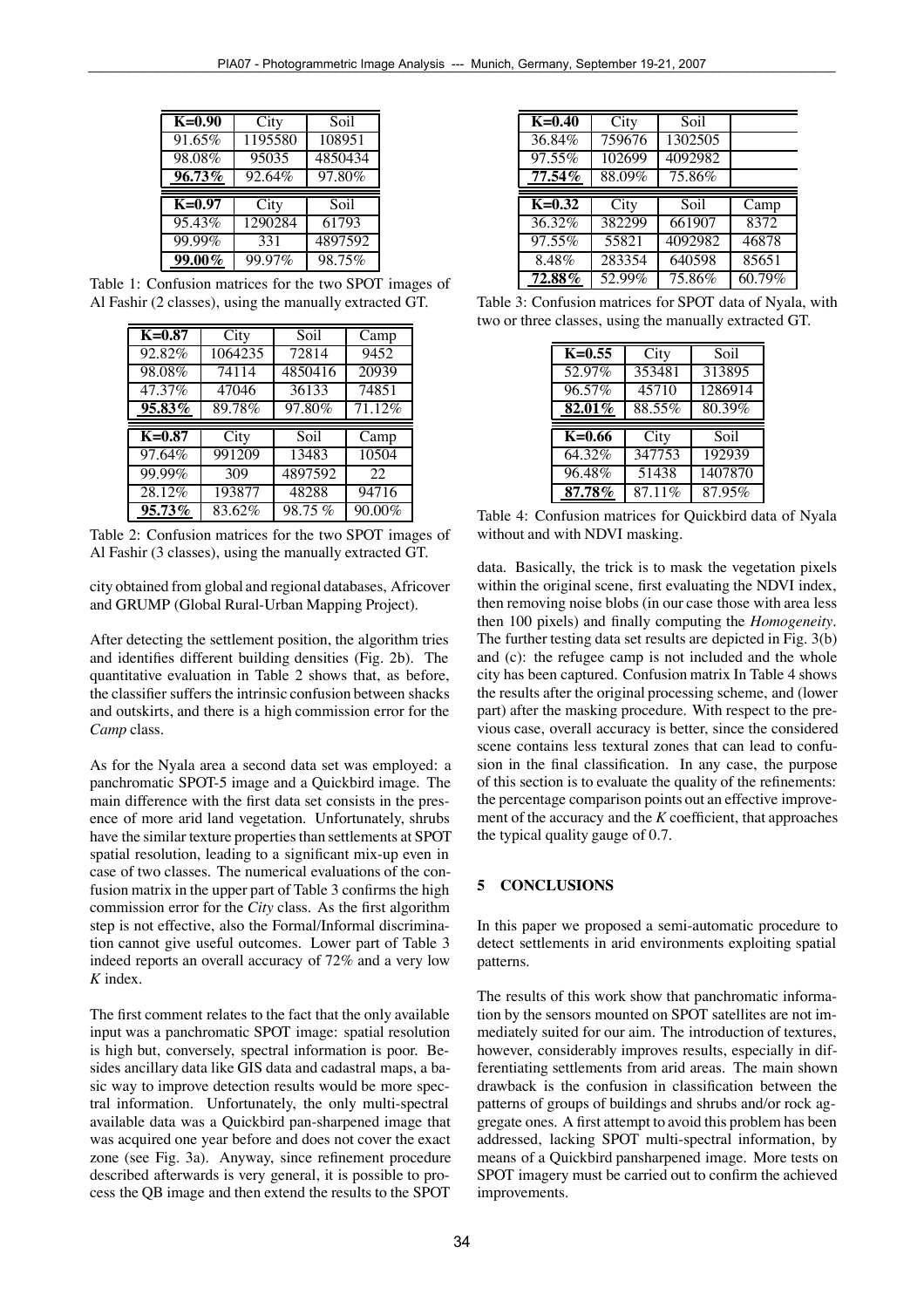

Figure 3: Nyala: (a) Quickbird image, and classification results (red = city, yellow = desert) without (b) and with (c) vegetation masking using NDVI, to be compared with the manually extracted ground truth in (d).

### **ACKNOWLEDGMENT**

The authors would like to thank JRC, and especially M. Pesaresi and C. Louvrier, for providing the Quickbird image of Nyala, and the *O.A.S.I.S.* (Optimising Access to Spot Infrastructure for Science) Programme for all SPOT data sets.

We also thank F. Dell'Acqua for the useful discussions about this work.

#### **References**

- S.O. Mason and C.S. Fraser, "Image sources for informal settlement management", *Photogrammetric Record*, Vol. 16, n. 92, pp. 313-330, 1998.
- M. Barnsley, and S. Barr, "Inferring urban land use from satellite sensor images using kernel-based spatial reclassification", *Photogrammetric Engineering and Remote Sensing*, Vol. 62, n. 8, 949-958, 1996.
- R. Haralick, K. Shanmugam, I. Dinstein, "Textural features for image classification". *IEEE Transactions on Systems, Man, and Cybernetics*, Vol. 3, n. 6, 610-621, 1973.
- X. Descombes, M. Sigelle, F. Preteux, "Estimating Gaussian Markov random field parameters in a nonstationary framework: application to remote sensing imaging", *IEEE Transactions on Image Processing*, Vol. 8, n. 4, 490 - 503, April 1999.
- Q. Zhang; J. Wang; P. Gong; P. Shi, "Texture analysis for urban spatial pattern study using SPOT imagery", *Geoscience and Remote Sensing Symposium, IGARSS '01*, Vol. 5, 2149 - 2151, 2001.
- M. Shaban, O. Dikshit, "Evaluation of merging SPOT multispectral and panchromatic data for classification of urban environment", *1999 IEEE Geoscience and Remote Sensing Symposium, IGARSS '99*, Hamburg (Germany), Vol. 2, pp. 1214 - 1216, 1999.
- S. Giada, T. De Groeve, D. Ehrlich, and P. Soille, "Information extraction from very high resolution satellite images over Lukole refugee camp, Tanzania", *International Journal of Remote Sensing*, Vol. 24, n. 22, 4251- 4266, November 2003.
- P. Gamba, F. Dell'Acqua, "Improved multiband urban classification using a neuro-fuzzy classifier," *International Journal of Remote Sensing*, Vol. 24, n. 4, pp. 827- 834, Feb. 2003.
- P. Gamba, F. Dell'Acqua, G. Trianni, "Semi-automatic choice of scale-dependent features for satellite SAR image classification", Pattern Recognition Letters, Vol. 27, n. 4, pp. 244-251, Mar. 2006.

AFRICOVER, http://www.africover.org

GRUMP, http://beta.sedac.ciesin.columbia.edu/gpw/